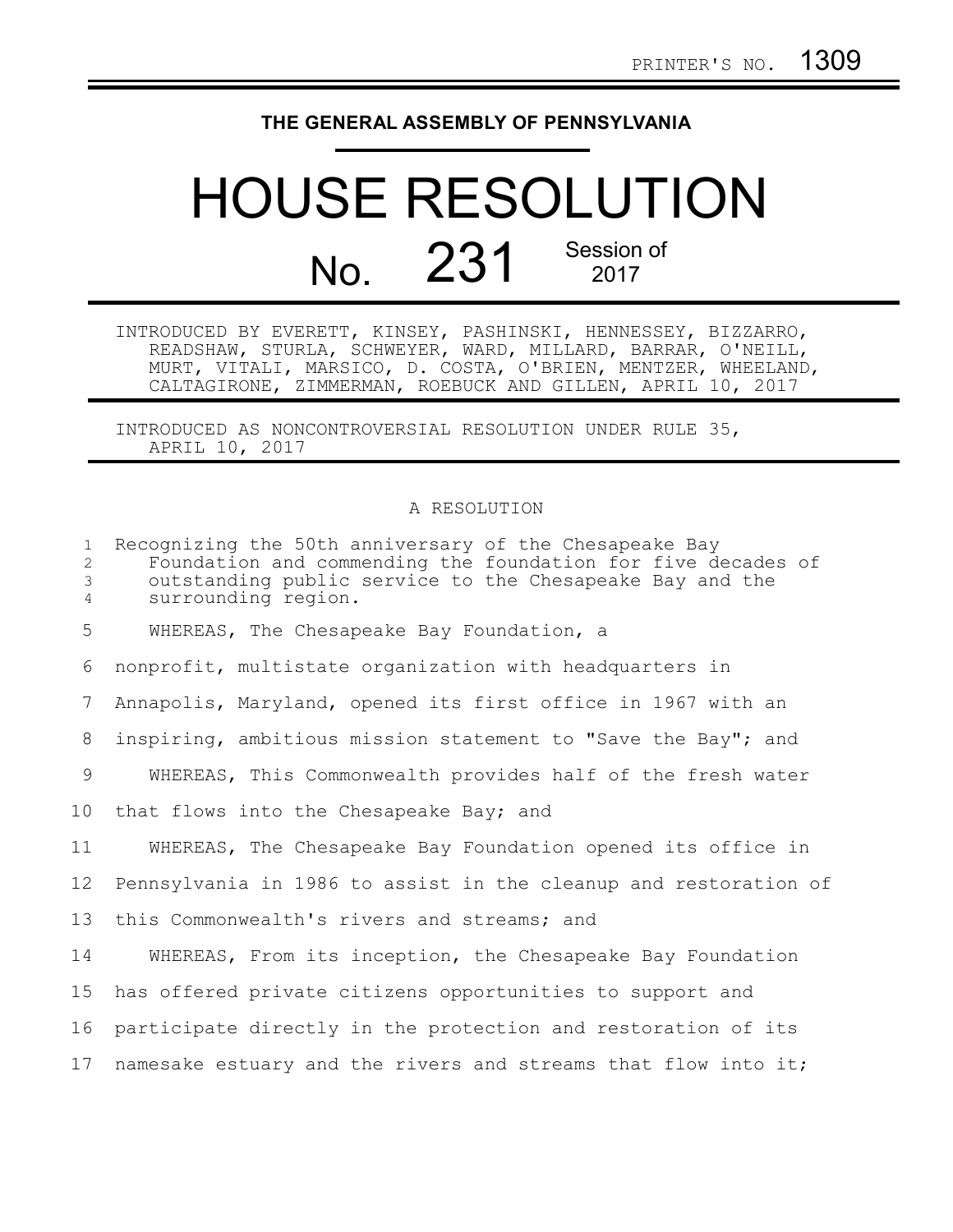and 1

WHEREAS, The Chesapeake Bay Foundation's presence has expanded to include offices in Harrisburg, Pennsylvania, Richmond, Virginia, Hampton Roads, Virginia, and Washington, DC, and 15 education centers in the 3 primary bay states and Washington, DC; and 2 3 4 5 6

WHEREAS, The Chesapeake Bay Foundation's total membership recently surpassed 236,000, including more than 33,000 members in Pennsylvania, 70,000 members in Virginia, 86,000 members in Maryland and 5,000 members in Washington, DC; and WHEREAS, With the support of private and public funding, the Chesapeake Bay Foundation's environmental education programs reach more than 35,000 students, teachers, administrators and policymakers each year, providing meaningful on-the-water field trip experiences, teacher training, curriculum materials, restoration programs and real-world views that have inspired generations of citizens to become lifelong stewards of the Chesapeake Bay; and 7 8 9 10 11 12 13 14 15 16 17 18

WHEREAS, The Chesapeake Bay Foundation's steadfast 50-year dedication to science-based public policy to "Save the Bay" has supported the development of the Chesapeake Clean Water Blueprint; and 19 20 21 22

WHEREAS, The Chesapeake Bay Foundation's members and staff advocate effectively for Clean Water Blueprint laws, regulations and programs at every level of government, materially reversing the Chesapeake Bay's decline and initiating a recovery process; and 23 24 25 26 27

WHEREAS, As part of the recovery process, the Chesapeake Bay Foundation's members and staff advocate effectively in Pennsylvania, Virginia and Maryland to support enhanced nutrient 20170HR0231PN1309 - 2 - 28 29 30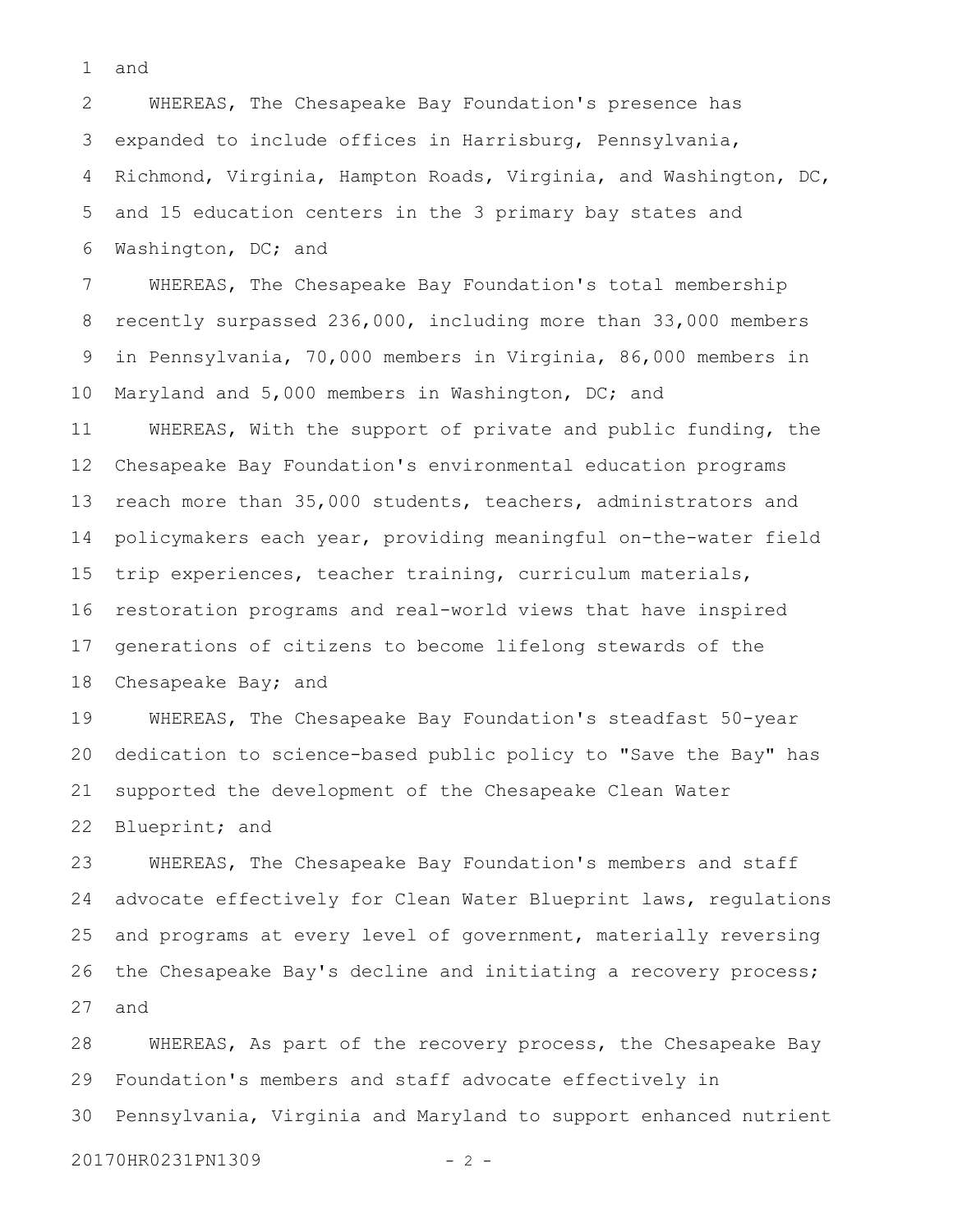removal to upgrade wastewater treatment plant processes, 1

resulting in major water quality gains; and 2

WHEREAS, The Chesapeake Bay Foundation partners with Federal and state agricultural and environmental agencies to assist Chesapeake watershed farmers in the implementation of conservation measures to protect water quality in rivers and streams and to enhance the health and productivity of family farms; and 3 4 5 6 7 8

WHEREAS, The Chesapeake Bay Foundation's Pennsylvania office was instrumental in the creation of the Pennsylvania Resource Enhancement and Protection Program and worked collaboratively with State agencies and the General Assembly on the enactment of the Commonwealth's Nutrient Management Act; and 9 10 11 12 13

WHEREAS, The Chesapeake Bay Foundation works with state and local government officials, businesses, developers and residents to establish effective and innovative programs addressing the complex issue of stormwater runoff pollution; and 14 15 16 17

WHEREAS, The Chesapeake Bay Foundation's fisheries program contributes materially to conservation and sustainable management of striped bass, blue crabs, oysters, menhaden and shad in the Chesapeake Bay and along the Atlantic coast; and WHEREAS, The Chesapeake Bay Foundation is a leader in oyster restoration in Maryland and Virginia, operating oyster restoration centers to educate and involve citizen volunteers in restoring the native oyster population in the Chesapeake Bay by growing more than 280 million live oysters and transplanting them onto state oyster reefs with the assistance of approximately 280,000 hours of labor donated by more than 10,000 volunteers; and 18 19 20 21 22 23 24 25 26 27 28 29

WHEREAS, Since 1997, the Chesapeake Bay Foundation's 30

20170HR0231PN1309 - 3 -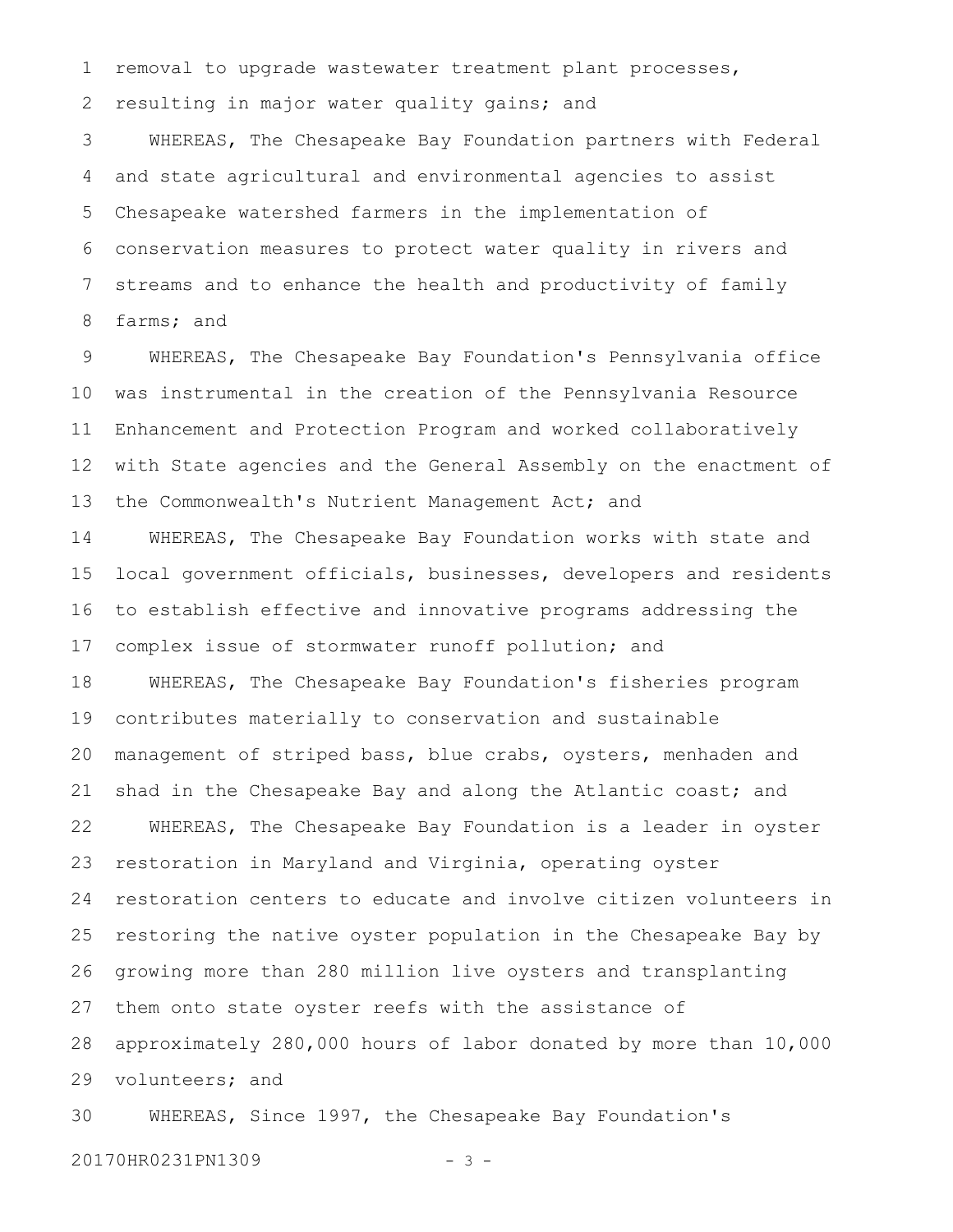Pennsylvania office has been a leader in implementing innovative, science-based watershed restoration and has worked with more than 5,000 landowners in restoring more than 2,500 miles of forested riparian buffers and placing hundreds of other conservation practices on Pennsylvania farms; and 1 2 3 4 5

WHEREAS, Chesapeake Bay Foundation staff, partner organizations and more than 6,800 school students, families and individual volunteers have successfully completed hundreds of conservation projects in Pennsylvania, Maryland, Virginia, West Virginia, Delaware and Washington, DC, including restoring more than 6,300 acres of wetlands, 20,900 acres of forested buffers and 2,500 miles of stream buffers, while installing more than 1,400 conservation best management practices on working farms and planting more than 2,300,000 trees; and 6 7 8 9 10 11 12 13 14

WHEREAS, The Chesapeake Bay Foundation's Susquehanna Watershed Environmental Education Program, established in 1991, acquaints students and others with local rivers and streams to emphasize their importance in daily life through more than 2,000 programs involving approximately 45,000 students and teachers in its spring and fall Environmental Education Days; and WHEREAS, The Chesapeake Bay Foundation's Student Leadership Council, located in Pennsylvania, inspires student leaders by providing them with unique environmental educational experiences while assisting in the development of their personal voices as advocates for clean water; and 15 16 17 18 19 20 21 22 23 24 25

WHEREAS, The Chesapeake Bay Foundation Mentors in Agricultural Conservation's job-shadowing program prepares students for potential careers in agriculture; and WHEREAS, The Chesapeake Bay Foundation won the President's 1992 Environment and Conservation Challenge Award and the 1993 26 27 28 29 30

20170HR0231PN1309 - 4 -